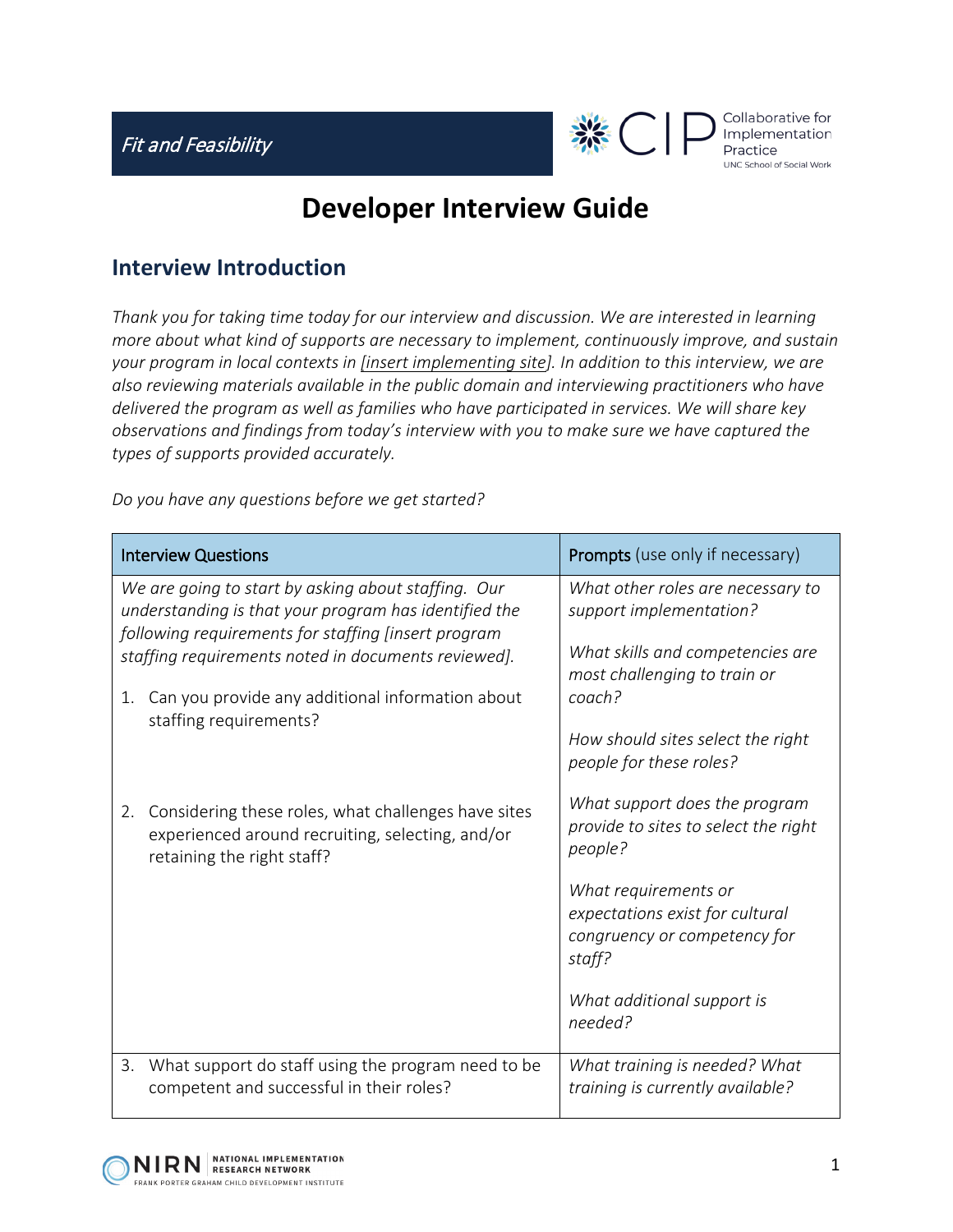| <b>Interview Questions</b>                                                                | <b>Prompts</b> (use only if necessary)                                                                                                                       |
|-------------------------------------------------------------------------------------------|--------------------------------------------------------------------------------------------------------------------------------------------------------------|
|                                                                                           | What coaching is needed? What<br>coaching is currently available?                                                                                            |
|                                                                                           | What support does the program<br>provide to sites to build staff<br>competency?                                                                              |
|                                                                                           | What additional support is<br>needed?                                                                                                                        |
| How do you know if a site is successful in<br>4.<br>implementing the program as intended? | What is currently measured or<br>tracked in order to understand<br>whether the program is being used<br>effectively?                                         |
|                                                                                           | What else needs to be measured<br>or tracked in order to understand<br>implementation? Are there any<br>potential data sources that can be<br>used for this? |
|                                                                                           | What support does the program<br>provide to sites to measure<br>success?                                                                                     |
|                                                                                           | What additional support is<br>needed?                                                                                                                        |
| How do sites use data for improvement of the<br>5.<br>program or practice?                | What is currently measured or<br>tracked for quality improvement?                                                                                            |
|                                                                                           | What support does the program<br>provide to sites to use data for<br>improvement?                                                                            |
|                                                                                           | What support does the program<br>provide to disaggregate data by<br>race/ethnicity and interpret<br>results?                                                 |
|                                                                                           | What additional support is<br>needed?                                                                                                                        |